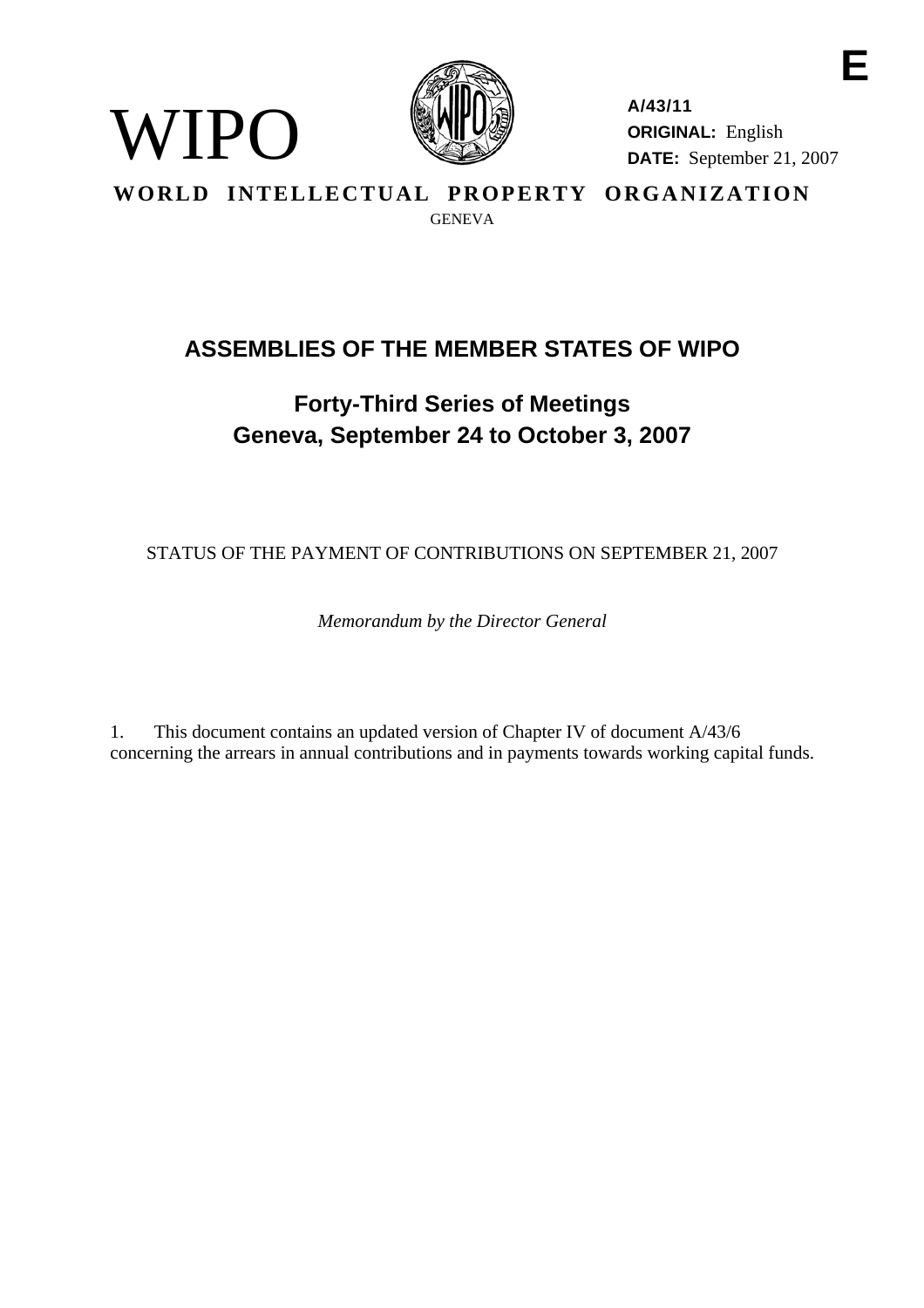# A/43/11

#### page 2

#### **STATUS OF THE PAYMENT OF CONTRIBUTIONS AS OF SEPTEMBER 21, 2007**

*Arrears in Annual Contributions (Except for Arrears of the Least Developed Countries, Placed in a specific (Frozen) Account Concerning the Years Preceding 1990)*

2. The following table shows the arrears in contributions on September 21, 2007, under the unitary contribution system which has been applicable since January 1, 1994, and under the previously applicable contribution systems of the six Contribution-financed Unions (Paris, Berne, IPC, Nice, Locarno, Vienna) and of WIPO (for States members of WIPO not members of any of the Unions), with the exception of arrears in contributions of the least developed countries (LDCs) concerning the years preceding 1990, placed in a special (frozen) account, which are not shown in this table but are shown in the table in paragraph 6, below.

| State                    | Unitary/<br>Union/<br><b>WIPO</b> | No Arrears/Year(s) of Arrears<br>(partial payment is indicated by an asterisk) | <b>Amount of Arrears</b><br>(Swiss francs) |         | $%$ of<br>Total<br>Arrears |  |
|--------------------------|-----------------------------------|--------------------------------------------------------------------------------|--------------------------------------------|---------|----------------------------|--|
|                          |                                   |                                                                                |                                            |         |                            |  |
| Afghanistan              |                                   | No arrears                                                                     |                                            |         |                            |  |
| Albania                  |                                   | No arrears                                                                     |                                            |         |                            |  |
| Algeria                  |                                   | No arrears                                                                     |                                            |         |                            |  |
| Andorra                  |                                   | No arrears                                                                     |                                            |         |                            |  |
| Angola                   |                                   | No arrears                                                                     |                                            |         |                            |  |
| Antigua and Barbuda      |                                   | No arrears                                                                     |                                            |         |                            |  |
| Argentina                | Unitary                           | $07*$                                                                          |                                            | 32 560  | 0.41                       |  |
| Armenia                  |                                   | No arrears                                                                     |                                            |         |                            |  |
| Australia                |                                   | No arrears                                                                     |                                            |         |                            |  |
| Austria                  |                                   | No arrears                                                                     |                                            |         |                            |  |
| Azerbaijan               |                                   | No arrears                                                                     |                                            |         |                            |  |
| <b>Bahamas</b>           |                                   | No arrears                                                                     |                                            |         |                            |  |
| Bahrain                  |                                   | No arrears                                                                     |                                            |         |                            |  |
| Bangladesh               |                                   | No arrears                                                                     |                                            |         |                            |  |
| <b>Barbados</b>          |                                   | No arrears                                                                     |                                            |         |                            |  |
| <b>Belarus</b>           |                                   | No arrears                                                                     |                                            |         |                            |  |
| Belgium                  |                                   | No arrears                                                                     |                                            |         |                            |  |
| Belize                   |                                   | No arrears                                                                     |                                            |         |                            |  |
| Benin                    |                                   | No arrears                                                                     |                                            |         |                            |  |
| Bhutan                   |                                   | No arrears                                                                     |                                            |         |                            |  |
| <b>Bolivia</b>           | Unitary                           | $97*+98+99+00+01+02+03+04+05+06+07$                                            |                                            | 30 972  | 0.39                       |  |
| Bosnia and Herzegovina   |                                   | No arrears                                                                     |                                            |         |                            |  |
| Botswana                 |                                   | No arrears                                                                     |                                            |         |                            |  |
| <b>Brazil</b>            |                                   | No arrears                                                                     |                                            |         |                            |  |
| Brunei Darussalam        |                                   | No arrears                                                                     |                                            |         |                            |  |
| Bulgaria                 |                                   | No arrears                                                                     |                                            |         |                            |  |
| <b>Burkina Faso</b>      | Unitary                           | $03*+04+05+06+07$                                                              |                                            | 6557    | 0.08                       |  |
| Burundi                  | Unitary                           | 94+95+96+97+98+99+00+01+02+03+04+05+                                           |                                            |         |                            |  |
|                          |                                   | $06 + 07$                                                                      | 21 7 8 7                                   |         |                            |  |
|                          | Paris                             | $90+91+92+93$                                                                  | 13 27 6                                    | 35 063  | 0.44                       |  |
| Cambodia                 |                                   | No arrears                                                                     |                                            |         |                            |  |
| Cameroon                 |                                   | No arrears                                                                     |                                            |         |                            |  |
| Canada                   |                                   | No arrears                                                                     |                                            |         |                            |  |
| Cape Verde               | Unitary                           | 98+99+00+01+02+03+04+05+06+07                                                  |                                            | 14 7 32 | 0.19                       |  |
| Central African Republic | Unitary                           | 94+95+96+97+98+99+00+01+02+03+04+05+                                           |                                            |         |                            |  |
|                          |                                   | $06 + 07$                                                                      | 21 7 8 7                                   |         |                            |  |
|                          | Paris                             | $90+91+92+93$                                                                  | 13 27 6                                    |         |                            |  |
|                          | Berne                             | $90+91+92+93$                                                                  | 7460                                       | 42 5 23 | 0.54                       |  |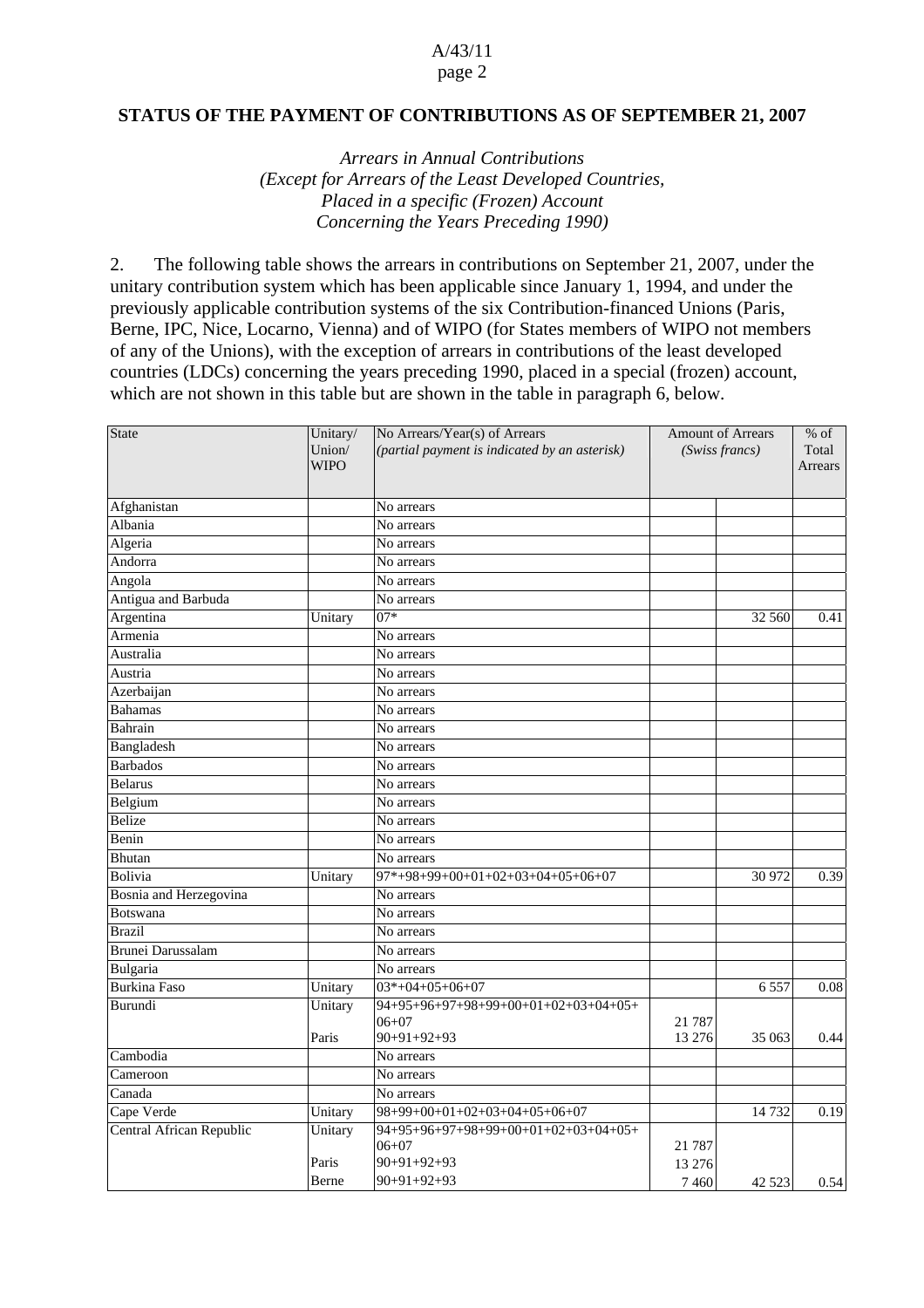| State                                    | Unitary/<br>Union/<br><b>WIPO</b> | No Arrears/Year(s) of Arrears<br>(partial payment is indicated by an asterisk)                                                                              | <b>Amount of Arrears</b><br>(Swiss francs) |             | % of<br>Total<br>Arrears |
|------------------------------------------|-----------------------------------|-------------------------------------------------------------------------------------------------------------------------------------------------------------|--------------------------------------------|-------------|--------------------------|
| Chad                                     | Unitary                           | $94+95+96+97+98+99+00+01+02+03+04+05+$                                                                                                                      |                                            |             |                          |
|                                          |                                   | $06 + 07$                                                                                                                                                   | 21 7 8 7                                   |             |                          |
|                                          | Paris                             | $90+91+92+93$                                                                                                                                               | 13 276                                     |             |                          |
|                                          | Berne                             | $90+91+92+93$                                                                                                                                               | 7460                                       | 42 5 23     | 0.54                     |
| Chile                                    |                                   | No arrears                                                                                                                                                  |                                            |             |                          |
| China                                    |                                   | No arrears                                                                                                                                                  |                                            |             |                          |
| Colombia                                 | Unitary                           | $07*$                                                                                                                                                       |                                            | 745         | 0.01                     |
| Comoros                                  | Unitary                           | $06 + 07$                                                                                                                                                   |                                            | 2848        | 0.04                     |
| Congo                                    | Unitary                           | 94+95+96+97+98+99+00+01+02+03+04+05+<br>$06 + 07$                                                                                                           | 43 5 83                                    |             |                          |
|                                          | Paris                             | $88*+89+90+91+92+93$                                                                                                                                        | 89 039                                     |             |                          |
|                                          | Berne                             | $88+89+90+91+92+93$                                                                                                                                         | 64 273                                     | 196 895     | 2.48                     |
| Costa Rica                               |                                   | No arrears                                                                                                                                                  |                                            |             |                          |
| Côte d'Ivoire                            | Unitary                           | 94+95+96+97+98+99+00+01+02+03+04+05+<br>$06 + 07$                                                                                                           | 47 129                                     |             |                          |
|                                          | Paris                             | $92 + 93$                                                                                                                                                   | 27 597                                     |             |                          |
|                                          | Berne                             | $91*+92+93$                                                                                                                                                 | 35856                                      | 110 582     | 1.39                     |
| Croatia                                  |                                   | No arrears                                                                                                                                                  |                                            |             |                          |
| Cuba                                     |                                   | No arrears                                                                                                                                                  |                                            |             |                          |
| Cyprus                                   |                                   | No arrears                                                                                                                                                  |                                            |             |                          |
| Czech Republic                           |                                   | No arrears                                                                                                                                                  |                                            |             |                          |
| Democratic People's Republic of<br>Korea |                                   | No arrears                                                                                                                                                  |                                            |             |                          |
| Democratic Republic of the               | Unitary                           | 94+95+96+97+98+99+00+01+02+03+04+05+                                                                                                                        |                                            |             |                          |
| Congo                                    |                                   | $06 + 07$                                                                                                                                                   | 21 7 8 7                                   |             |                          |
|                                          | Paris                             | $90+91+92+93$                                                                                                                                               | 159 959                                    |             |                          |
|                                          | Berne                             | $90+91+92+93$                                                                                                                                               | 90 326                                     | 272 072     | 3.43                     |
| Denmark                                  |                                   | No arrears                                                                                                                                                  |                                            |             |                          |
| Djibouti                                 | Unitary                           | $03+04+05+06+07$                                                                                                                                            |                                            | 7 1 2 0     | 0.09                     |
| Dominica                                 | Unitary                           | $06 + 07$                                                                                                                                                   |                                            | 5 6 9 8     | 0.07                     |
| Dominican Republic                       | Unitary<br>Paris                  | 94+95+96+97+98+99+00+01+02+03+04+05+<br>$06 + 07$<br>$63+64+65+66+67+68+69+70+71+72+$<br>73+74+75+76+77+78+79+80+81+82+<br>83+84+85+86+87+88+89+90+91+92+93 | 64 217                                     |             |                          |
|                                          |                                   |                                                                                                                                                             | 969 910                                    | 1 0 34 1 27 | 13.04                    |
| Ecuador                                  |                                   | No arrears                                                                                                                                                  |                                            |             |                          |
| Egypt<br>El Salvador                     |                                   | No arrears                                                                                                                                                  |                                            |             |                          |
|                                          |                                   | No arrears                                                                                                                                                  |                                            |             |                          |
| Equatorial Guinea<br>Eritrea             |                                   | No arrears<br>07                                                                                                                                            |                                            |             |                          |
|                                          | Unitary                           |                                                                                                                                                             |                                            | 1 4 2 4     | $0.02\,$                 |
| Estonia                                  |                                   | No arrears<br>No arrears                                                                                                                                    |                                            |             |                          |
| Ethiopia<br>Fiji                         |                                   | No arrears                                                                                                                                                  |                                            |             |                          |
| Finland                                  |                                   | No arrears                                                                                                                                                  |                                            |             |                          |
| France                                   |                                   | No arrears                                                                                                                                                  |                                            |             |                          |
| Gabon                                    | Unitary                           | 94+95+96+97+98+99+00+01+02+03+04+05+                                                                                                                        |                                            |             |                          |
|                                          | Paris                             | $06 + 07$<br>$84*+85+86+87+88+89+90+91+92+93$                                                                                                               | 47 129                                     |             |                          |
|                                          | Berne                             | 84+85+86+87+88+89+90+91+92+93                                                                                                                               | 206 115<br>122 832                         | 376 076     |                          |
| Gambia                                   | Unitary                           | $97*+98+99+00+01+02+03+04+05+06+07$                                                                                                                         |                                            |             | 4.74                     |
| Georgia                                  |                                   | No arrears                                                                                                                                                  |                                            | 16 25 2     | 0.20                     |
| Germany                                  |                                   | No arrears                                                                                                                                                  |                                            |             |                          |
| Ghana                                    | Unitary                           | 94+95+96+97+98+99+00+01+02+03+04+05+                                                                                                                        |                                            |             |                          |
|                                          | Paris                             | $06 + 07$<br>$83*+84+85+86+87+88+89+90+91+92+93$                                                                                                            | 43 583<br>199 582                          |             |                          |
|                                          | Berne                             | 93                                                                                                                                                          | 3823                                       | 246 988     | 3.11                     |
| Greece                                   | Unitary                           | $07*$                                                                                                                                                       |                                            | 68 366      | 0.86                     |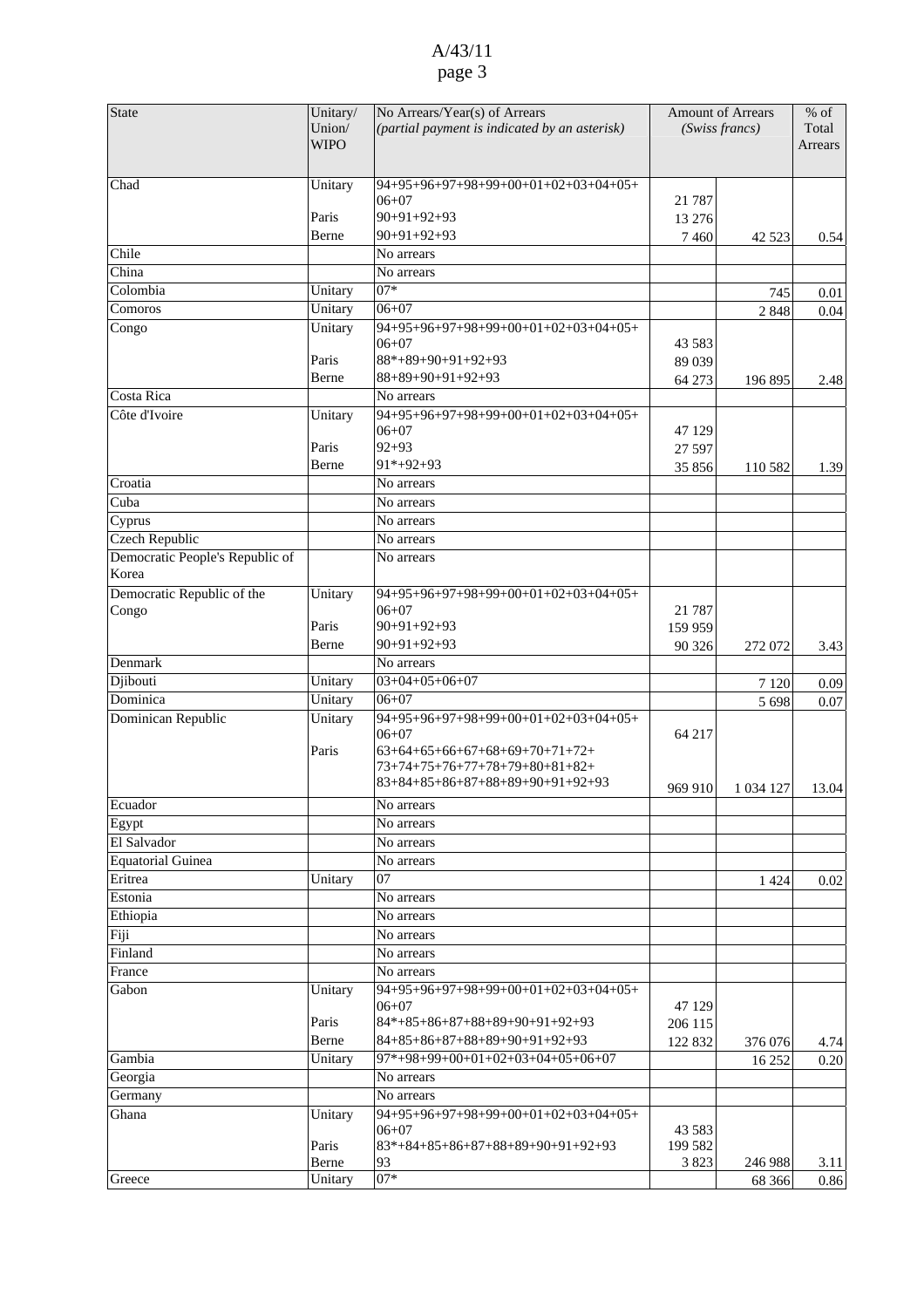| State                            | Unitary/<br>Union/<br><b>WIPO</b> | No Arrears/Year(s) of Arrears<br>(partial payment is indicated by an asterisk) |          | <b>Amount of Arrears</b><br>(Swiss francs) | $\%$ of<br>Total<br>Arrears |
|----------------------------------|-----------------------------------|--------------------------------------------------------------------------------|----------|--------------------------------------------|-----------------------------|
| Grenada                          |                                   | No arrears                                                                     |          |                                            |                             |
| Guatemala                        |                                   | No arrears                                                                     |          |                                            |                             |
| Guinea                           | Unitary                           | 94+95+96+97+98+99+00+01+02+03+04+05+                                           |          |                                            |                             |
|                                  |                                   | $06 + 07$                                                                      | 21 7 8 7 |                                            |                             |
|                                  | Paris                             | $90+91+92+93$                                                                  | 13 27 6  |                                            |                             |
|                                  | Berne                             | $90+91+92+93$                                                                  | 7 4 6 0  | 42 5 23                                    | 0.54                        |
| Guinea-Bissau                    | Unitary                           | 94+95+96+97+98+99+00+01+02+03+04+05+                                           |          |                                            |                             |
|                                  | Paris                             | $06 + 07$<br>$90+91+92+93$                                                     | 21 7 8 7 |                                            |                             |
|                                  | Berne                             | $92 + 93$                                                                      | 13 27 6  |                                            |                             |
|                                  |                                   | $06*+07$                                                                       | 3858     | 38 921                                     | 0.49                        |
| Guyana                           | Unitary                           |                                                                                |          | 5 6 7 9                                    | 0.07                        |
| Haiti                            | Unitary                           | 94+95+96+97+98+99+00+01+02+03+04+05+<br>$06 + 07$                              | 21 7 8 7 |                                            |                             |
|                                  | Paris                             | $90*+91+92+93$                                                                 | 10428    | 32 215                                     | 0.41                        |
| <b>Holy See</b>                  |                                   | No arrears                                                                     |          |                                            |                             |
| Honduras                         |                                   | No arrears                                                                     |          |                                            |                             |
| Hungary                          |                                   | No arrears                                                                     |          |                                            |                             |
| Iceland                          |                                   | No arrears                                                                     |          |                                            |                             |
| India                            |                                   | No arrears                                                                     |          |                                            |                             |
| Indonesia                        |                                   | No arrears                                                                     |          |                                            |                             |
| Iran (Islamic Republic of)       | Unitary                           | 07                                                                             |          |                                            |                             |
| Iraq                             | Unitary                           | 94+95+96+97+98+99+00+01+02+03+04+05+                                           |          | 45 579                                     | 0.57                        |
|                                  |                                   | $06+07$                                                                        | 115 386  |                                            |                             |
|                                  | Paris                             | 84+85+86+87+88+89+90+91+92+93                                                  | 410 582  | 525 968                                    | 6.63                        |
| Ireland                          |                                   | No arrears                                                                     |          |                                            |                             |
| Israel                           |                                   | No arrears                                                                     |          |                                            |                             |
| Italy                            | Unitary                           | $07*$                                                                          |          | 591 559                                    | 7.46                        |
| Jamaica                          |                                   | No arrears                                                                     |          |                                            |                             |
| Japan                            |                                   | No arrears                                                                     |          |                                            |                             |
| Jordan                           |                                   | No arrears                                                                     |          |                                            |                             |
| Kazakhstan                       |                                   | No arrears                                                                     |          |                                            |                             |
| Kenya                            | Unitary                           | $07*$                                                                          |          | 105                                        | 0.00                        |
| Kuwait                           | Unitary                           | $06+07$                                                                        |          | 22 790                                     | 0.29                        |
| Kyrgyzstan                       |                                   | No arrears                                                                     |          |                                            |                             |
| Lao People's Democratic Republic |                                   | No arrears                                                                     |          |                                            |                             |
| Latvia                           |                                   | No arrears                                                                     |          |                                            |                             |
| Lebanon $1$                      | Unitary                           | $94+95+96+97+98+99+00+01+02+03+04+05+$                                         |          |                                            |                             |
|                                  |                                   | $06 + 07*$                                                                     | 50746    |                                            |                             |
|                                  | Paris                             | $86+87+88+89+90+91+92+93$                                                      | 201 698  |                                            |                             |
|                                  | Berne                             | $85*+86+87+88+89+90+91+92+93$                                                  | 273 940  |                                            |                             |
|                                  | Nice                              | $85+86+87+88+89+90+91+92+93$                                                   | 23 502   | 549 886                                    | 6.94                        |
| Lesotho                          |                                   | No arrears                                                                     |          |                                            |                             |
| Liberia                          |                                   | No arrears                                                                     |          |                                            |                             |
| Libyan Arab Jamahiriya           | Unitary                           | $00*+01+02+03+04+05+06+07$                                                     |          | 63 472                                     | 0.80                        |
| Liechtenstein                    |                                   | No arrears                                                                     |          |                                            |                             |
| Lithuania                        |                                   | No arrears                                                                     |          |                                            |                             |
| Luxembourg                       |                                   | No arrears                                                                     |          |                                            |                             |
| Madagascar                       |                                   | No arrears                                                                     |          |                                            |                             |
| Malawi                           |                                   | No arrears                                                                     |          |                                            |                             |
| Malaysia                         |                                   | No arrears                                                                     |          |                                            |                             |
| Maldives                         | Unitary                           | 07                                                                             |          | 1 4 2 4                                    | 0.02                        |

<span id="page-3-0"></span> $\frac{1}{1}$  Installment plan concluded in July 2006 in order to settle the arrears of the Paris, Berne and Nice Unions and under the unitary contribution system by ten yearly installments. The first installment payment was received during the year 2007.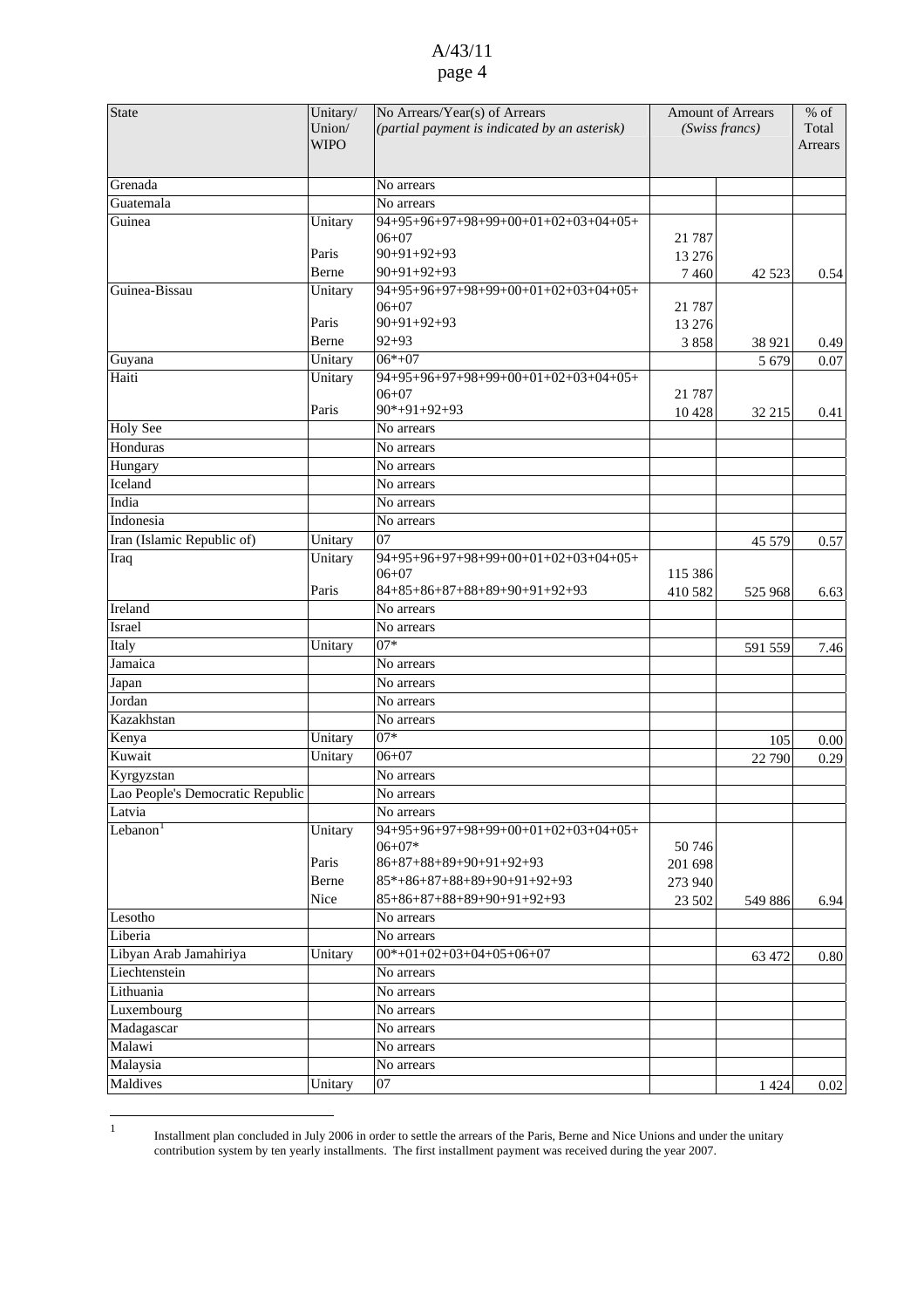| <b>State</b>                     | Unitary/    | No Arrears/Year(s) of Arrears                 | <b>Amount of Arrears</b> |                | $%$ of  |
|----------------------------------|-------------|-----------------------------------------------|--------------------------|----------------|---------|
|                                  | Union/      | (partial payment is indicated by an asterisk) |                          | (Swiss francs) | Total   |
|                                  | <b>WIPO</b> |                                               |                          |                | Arrears |
|                                  |             |                                               |                          |                |         |
| Mali                             | Unitary     | $07*$                                         |                          | 1 1 7 4        | 0.01    |
| Malta                            |             | No arrears                                    |                          |                |         |
| Mauritania                       | Unitary     | 94+95+96+97+98+99+00+01+02+03+04+05+          |                          |                |         |
|                                  |             | $06 + 07$                                     | 21 7 8 7                 |                |         |
|                                  | Paris       | $90+91+92+93$                                 | 13 27 6                  |                |         |
|                                  | Berne       | $90+91+92+93$                                 | 7460                     | 42 5 23        | 0.54    |
| Mauritius                        |             | No arrears                                    |                          |                |         |
| Mexico                           |             | No arrears                                    |                          |                |         |
| Micronesia (Federated States of) | Unitary     | $\overline{05}$ *+06+07                       |                          | 5951           | 0.08    |
| Moldova                          |             | No arrears                                    |                          |                |         |
| Monaco                           |             | No arrears                                    |                          |                |         |
| Mongolia                         |             | No arrears                                    |                          |                |         |
| Montenegro                       | Unitary     | 07                                            |                          | 11 395         | 0.14    |
| Morocco                          |             | No arrears                                    |                          |                |         |
| Mozambique                       |             | No arrears                                    |                          |                |         |
| Myanmar                          | Unitary     | 07                                            |                          | 1 4 2 4        | 0.02    |
| Namibia                          |             | No arrears                                    |                          |                |         |
| Nepal                            |             | No arrears                                    |                          |                |         |
| Netherlands                      |             | No arrears                                    |                          |                |         |
| New Zealand                      |             | No arrears                                    |                          |                |         |
| Nicaragua                        | Unitary     | $06*+07$                                      |                          | 5 607          | 0.07    |
| Niger                            | Unitary     | 94+95+96+97+98+99+00+01+02+03+04+05+          |                          |                |         |
|                                  |             | $06 + 07$                                     | 21 7 8 7                 |                |         |
|                                  | Paris       | $90+91+92+93$                                 | 13 276                   |                |         |
|                                  | Berne       | $90+91+92+93$                                 | 7460                     | 42 5 23        | 0.54    |
| Nigeria                          | Unitary     | 94+95+96+97+98+99+00+01+02+03+04+05+          |                          |                |         |
|                                  |             | $06 + 07$                                     | 284 704                  |                |         |
|                                  | Paris       | $91*+92+93$                                   | 237 156                  | 521 860        | 6.58    |
| Norway                           |             | No arrears                                    |                          |                |         |
| Oman                             |             | No arrears                                    |                          |                |         |
| Pakistan                         |             | No arrears                                    |                          |                |         |
| Panama                           |             | No arrears                                    |                          |                |         |
| Papua New Guinea                 |             | No arrears                                    |                          |                |         |
| Paraguay                         |             | No arrears                                    |                          |                |         |
| Peru                             | Unitary     | $05*+06+07$                                   |                          | 12739          | 0.16    |
| Philippines                      | Unitary     | $07*$                                         |                          | 467            | 0.01    |
| Poland                           |             | No arrears                                    |                          |                |         |
| Portugal                         |             | No arrears                                    |                          |                |         |
| Qatar                            |             | No arrears                                    |                          |                |         |
| Republic of Korea                |             | No arrears                                    |                          |                |         |
| Romania                          |             | No arrears                                    |                          |                |         |
| <b>Russian Federation</b>        |             | No arrears                                    |                          |                |         |
| Rwanda                           |             | No arrears                                    |                          |                |         |
| Saint Kitts and Nevis            |             | No arrears                                    |                          |                |         |
| Saint Lucia                      |             | No arrears                                    |                          |                |         |
| Saint Vincent and the Grenadines |             | No arrears                                    |                          |                |         |
| Samoa                            |             | No arrears                                    |                          |                |         |
| San Marino                       |             | No arrears                                    |                          |                |         |
| Sao Tome and Principe            | Unitary     | $99+00+01+02+03+04+05+06+07$                  |                          |                |         |
|                                  |             |                                               |                          | 12 974         | 0.16    |
| Saudi Arabia                     |             | No arrears                                    |                          |                |         |
| Senegal                          |             | No arrears                                    |                          |                |         |
| Serbia                           | Unitary     | 94+95+96+97+98+99+00+01                       | 847 668                  |                |         |
|                                  | Paris       | 93*                                           | 79 996                   |                |         |
|                                  | Berne       | $91+92+93$                                    | 135 984                  |                |         |
|                                  | Nice        | 93                                            | 6447                     |                |         |
|                                  | Locarno     | 93                                            | 2 2 4 7                  | 1 072 342      | 13.53   |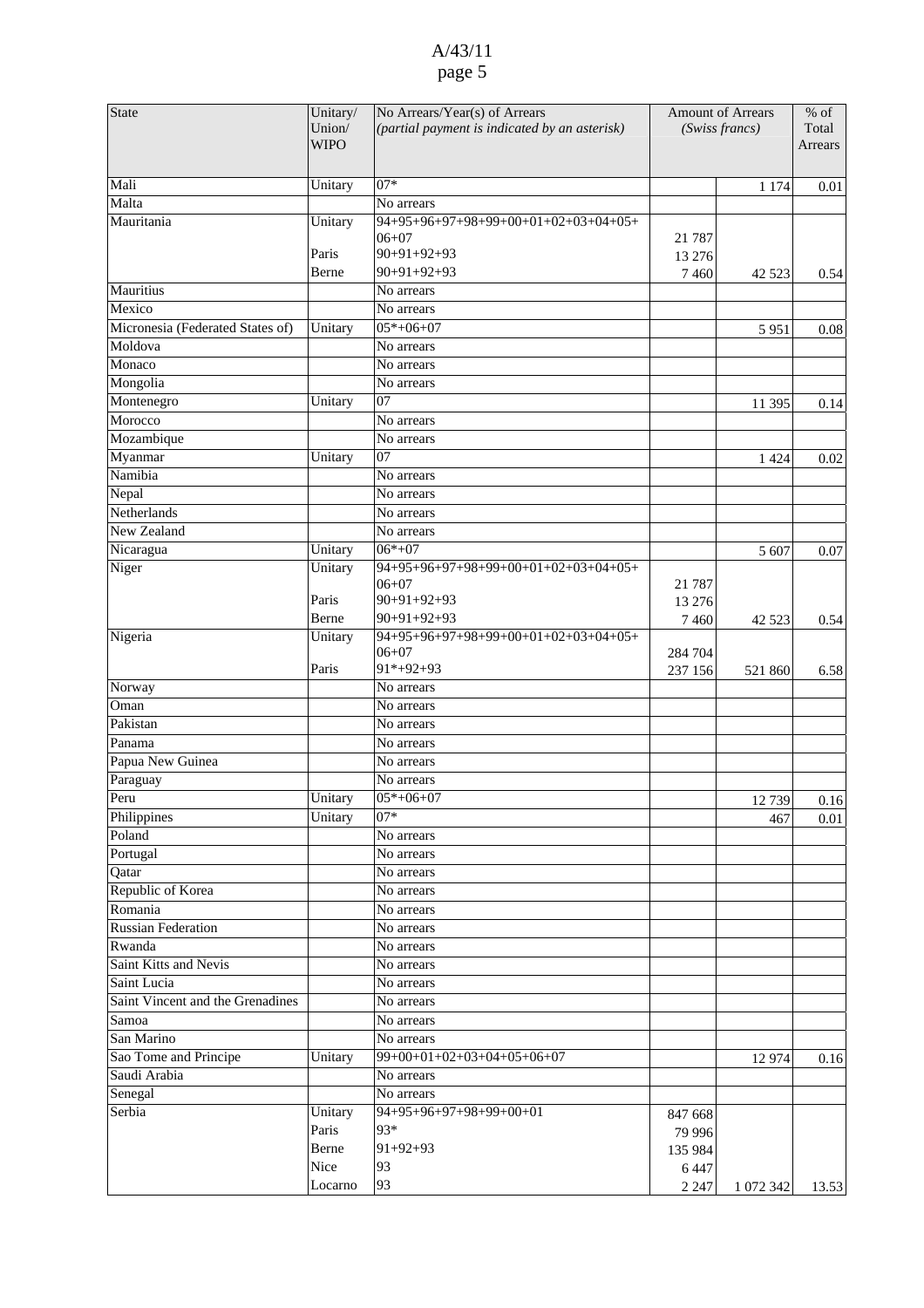| <b>State</b>                                 | Unitary/<br>Union/<br><b>WIPO</b> | No Arrears/Year(s) of Arrears<br>(partial payment is indicated by an asterisk) | <b>Amount of Arrears</b><br>(Swiss francs) |           | $%$ of<br>Total<br>Arrears |
|----------------------------------------------|-----------------------------------|--------------------------------------------------------------------------------|--------------------------------------------|-----------|----------------------------|
| Seychelles                                   |                                   | No arrears                                                                     |                                            |           |                            |
| Sierra Leone                                 |                                   | No arrears                                                                     |                                            |           |                            |
| Singapore                                    |                                   | No arrears                                                                     |                                            |           |                            |
| Slovakia                                     |                                   | No arrears                                                                     |                                            |           |                            |
| Slovenia                                     |                                   | No arrears                                                                     |                                            |           |                            |
| Somalia                                      | Unitary                           | 94+95+96+97+98+99+00+01+02+03+04+05+                                           |                                            |           |                            |
|                                              | <b>WIPO</b>                       | $06 + 07$<br>$90+91+92+93$                                                     | 21 7 8 7                                   |           |                            |
| South Africa                                 |                                   | No arrears                                                                     | 4 4 5 2                                    | 26 239    | 0.33                       |
| Spain                                        |                                   | No arrears                                                                     |                                            |           |                            |
| Sri Lanka                                    |                                   | No arrears                                                                     |                                            |           |                            |
| Sudan                                        |                                   | No arrears                                                                     |                                            |           |                            |
| Suriname                                     | Unitary                           | 94+95+96+97+98+99+00+01+02+03+04+05+                                           |                                            |           |                            |
|                                              |                                   | $06 + 07$                                                                      | 43 5 83                                    |           |                            |
|                                              | Paris                             | $90+91+92+93$                                                                  | 64 819                                     |           |                            |
|                                              | Berne                             | $90+91+92+93$                                                                  | 36 540                                     |           |                            |
|                                              | <b>IPC</b>                        | 89*+90+91+92+93                                                                | 33 586                                     |           |                            |
|                                              | Nice                              | $90+91+92+93$                                                                  | 5 4 3 2                                    | 183 960   | 2.32                       |
| Swaziland                                    |                                   | No arrears                                                                     |                                            |           |                            |
| Sweden                                       |                                   | No arrears                                                                     |                                            |           |                            |
| Switzerland                                  |                                   | No arrears                                                                     |                                            |           |                            |
| Syrian Arab Republic                         |                                   | No arrears                                                                     |                                            |           |                            |
| Tajikistan                                   |                                   | No arrears                                                                     |                                            |           |                            |
| Thailand                                     |                                   | No arrears                                                                     |                                            |           |                            |
| The former Yugoslav Republic of<br>Macedonia |                                   | No arrears                                                                     |                                            |           |                            |
| Togo                                         | Unitary                           | 94+95+96+97+98+99+00+01+02+03+04+05+<br>$06 + 07$                              | 21 7 8 7                                   |           |                            |
|                                              | Paris                             | $92 + 93$                                                                      | 6899                                       |           |                            |
|                                              | Berne                             | $92 + 93$                                                                      | 3858                                       | 32 544    | 0.41                       |
| Tonga                                        |                                   | No arrears                                                                     |                                            |           |                            |
| <b>Trinidad and Tobago</b>                   |                                   | No arrears                                                                     |                                            |           |                            |
| Tunisia                                      | Unitary                           | $07*$                                                                          |                                            | 5 1 3 3   | 0.06                       |
| Turkey                                       |                                   | No arrears                                                                     |                                            |           |                            |
| Turkmenistan                                 |                                   | No arrears                                                                     |                                            |           |                            |
| Uganda                                       | Unitary                           | $07*$                                                                          |                                            | 453       | 0.01                       |
| Ukraine                                      |                                   | No arrears                                                                     |                                            |           |                            |
| United Arab Emirates                         |                                   | No arrears                                                                     |                                            |           |                            |
| <b>United Kingdom</b>                        |                                   | No arrears                                                                     |                                            |           |                            |
| United Republic of Tanzania                  |                                   | No arrears                                                                     |                                            |           |                            |
| <b>United States of America</b>              | Unitary                           | $06*+07$                                                                       |                                            | 1 462 659 | 18.45                      |
| Uruguay                                      | Unitary                           | $05+06+07$                                                                     |                                            | 17 091    | 0.22                       |
| Uzbekistan                                   |                                   | No arrears                                                                     |                                            |           |                            |
| Venezuela                                    |                                   | No arrears                                                                     |                                            |           |                            |
| Viet Nam                                     |                                   | No arrears                                                                     |                                            |           |                            |
| Yemen                                        |                                   | No arrears                                                                     |                                            |           |                            |
| Zambia                                       |                                   | No arrears                                                                     |                                            |           |                            |
| Zimbabwe                                     | Unitary                           | $06 + 07$                                                                      |                                            | 5 6 9 8   | 0.07                       |

#### **Total amount of arrears**

| Unitary Contributions                 | 4 288 032 |        |
|---------------------------------------|-----------|--------|
| Contribution-financed Unions and WIPO | 3 640 968 |        |
| <b>Grand Total</b>                    | 7929000   | 100.00 |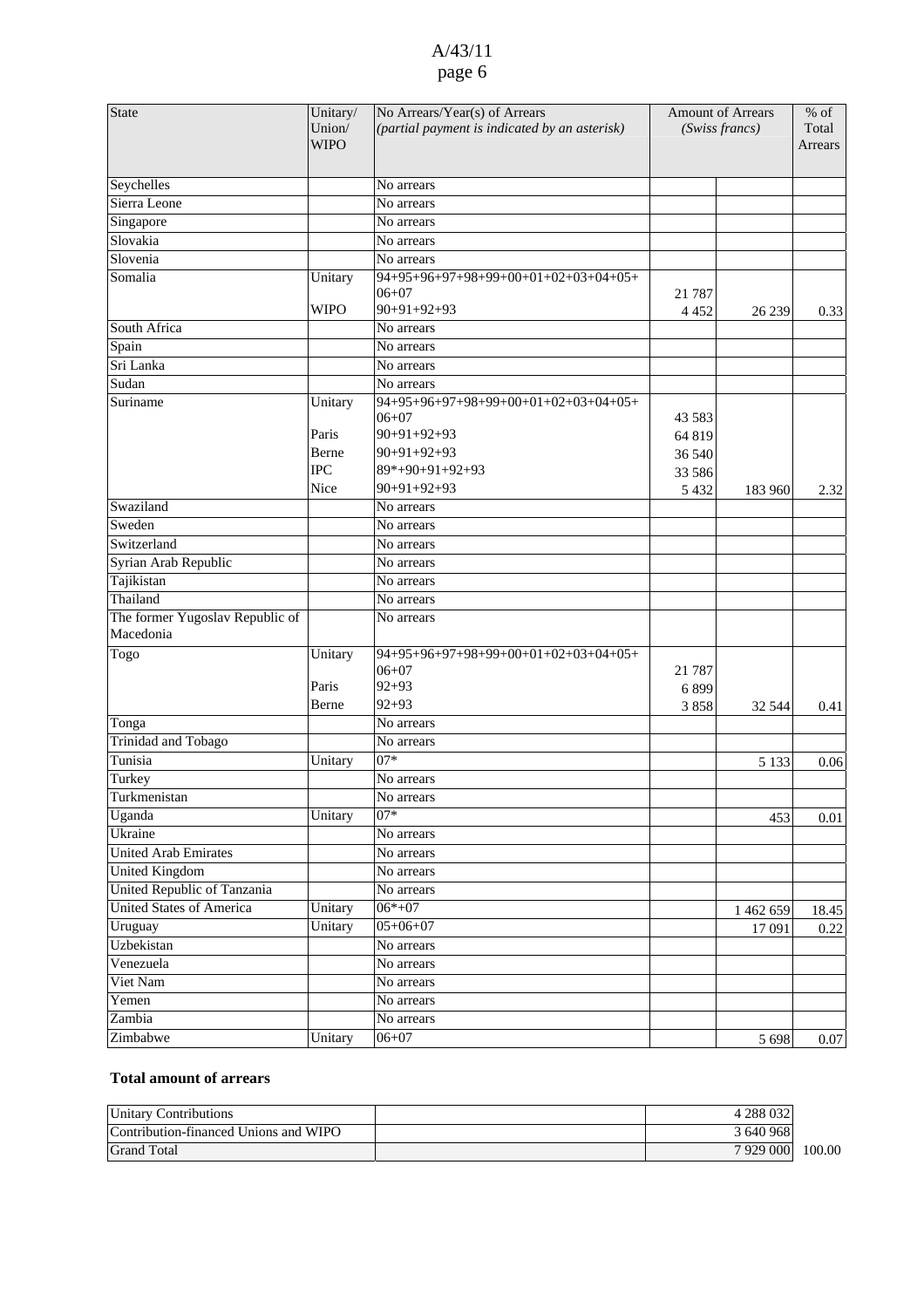### *Observations*

3. The total amount of the overdue contributions was, on September 21, 2007, about 7.9 million francs, of which 4.3 million francs concern the unitary contribution system, whereas 3.6 million francs concern the pre-1994 contributions in respect of the Contribution-financed Unions and WIPO. The total amount of arrears corresponds to 45.5% of the amount of the contributions payable for 2007, namely, 17.4 million francs.

4. Any payment that reaches the International Bureau between September 21 and September 24, 2007, will be reported to the Assemblies when they examine the present document.

5. The list of States with loss of voting right in one or more Assemblies as of September 24, 2007, will be communicated on request.

### *Arrears in Annual Contributions of the Least Developed Countries, Placed in a Special (Frozen) Account Concerning the Years Preceding 1990*

6. It is recalled that, in accordance with the decision taken by the WIPO Conference and the Assemblies of the Paris and Berne Unions at their 1991 ordinary sessions, the amount of the arrears in contributions of any least developed country (LDC) relating to years preceding 1990 was placed in a special account, the amount of which was frozen as of December 31, 1989 (documents AB/XXII/20 and AB/XXII/22, paragraph 127). Such arrears in contributions, as of September 21, 2007, concerning the Paris and Berne Unions and concerning WIPO are shown in the following table. Any payment that reaches the International Bureau between September 21 and September 24, 2007, will be reported to the Assemblies when they examine the present document.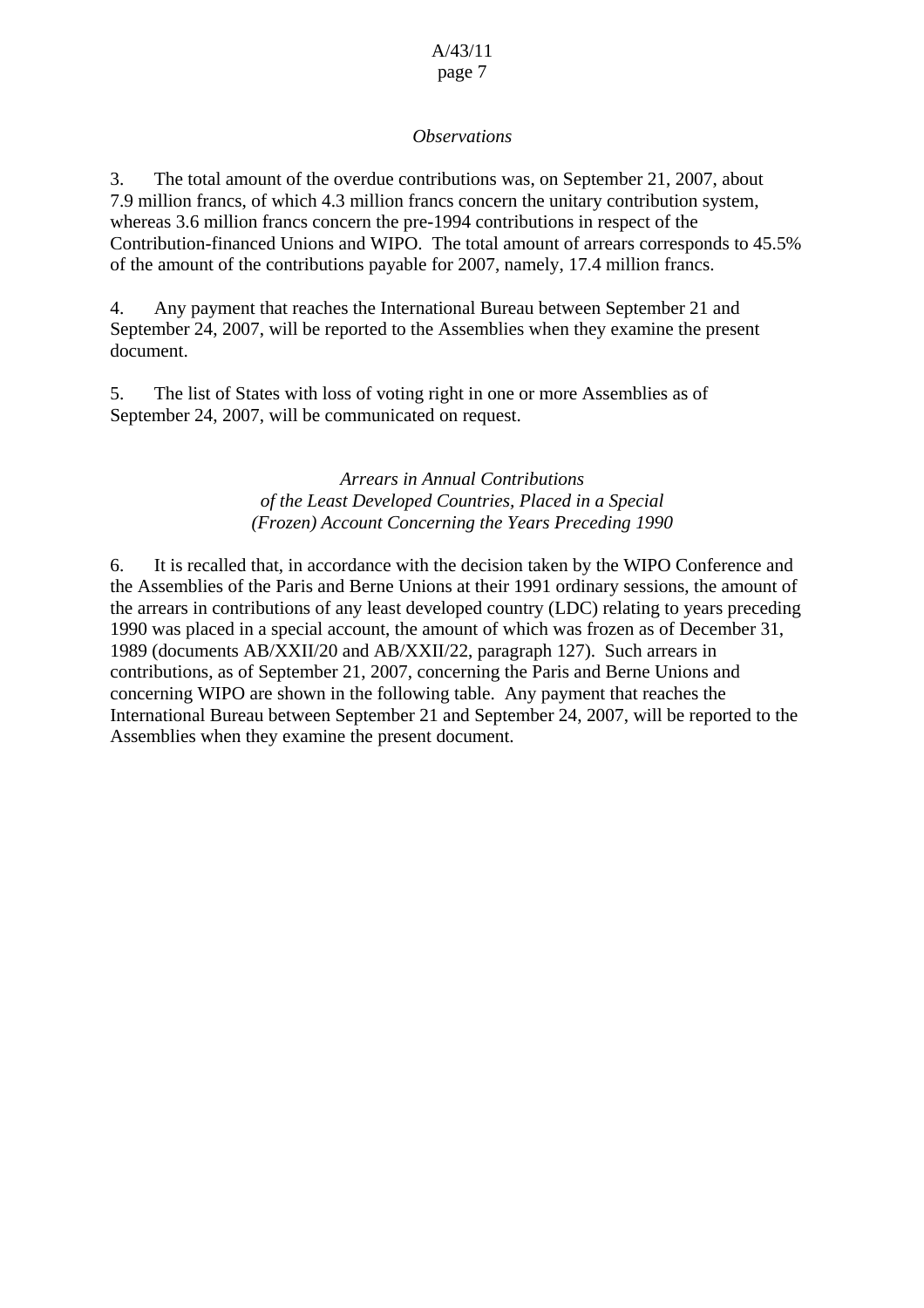| State                       | Union/<br><b>WIPO</b> | Year(s) of Arrears<br>(partial payment is indicated by an asterisk)                                     | <b>Amount of Arrears</b><br>(Swiss francs) |         | % of<br>Total<br>Arrears |
|-----------------------------|-----------------------|---------------------------------------------------------------------------------------------------------|--------------------------------------------|---------|--------------------------|
| <b>Burkina Faso</b>         | Paris                 | $77*+78+79+80+81+82+83+84+85+86+$<br>$87 + 88 + 89$                                                     | 217 518                                    |         |                          |
|                             | Berne                 | 77+78+79+80+81+82+83+84+85+86+87+<br>$88 + 89$                                                          | 137 566                                    | 355 084 | 7.81                     |
| Burundi                     | Paris                 | 78+79+80+81+82+83+84+85+86+87+88+<br>89                                                                 |                                            | 214 738 | 4.72                     |
| Central African Republic    | Paris                 | $76*+77+78+79+80+81+82+83+84+85+$<br>$86 + 87 + 88 + 89$                                                | 273 509                                    |         |                          |
|                             | Berne                 | $80*+81+82+83+84+85+86+87+88+89$                                                                        | 114 858                                    | 388 367 | 8.54                     |
| Chad                        | Paris<br>Berne        | $71+72+73+74+75+76+77+78+79+80+81+$<br>$82+83+84+85+86+87+88+89$<br>$72+73+74+75+76+77+78+79+80+81+82+$ | 250 957                                    |         |                          |
|                             |                       | 83+84+85+86+87+88+89                                                                                    | 156 387                                    | 407 344 | 8.96                     |
| Democratic Republic of the  | Paris                 | $81*+82+83+84+85+86+87+88+89$                                                                           | 500 200                                    |         |                          |
| Congo                       | <b>Berne</b>          | $81*+82+83+84+85+86+87+88+89$                                                                           | 301 015                                    | 801 215 | 17.63                    |
| Gambia                      | <b>WIPO</b>           | $83+84+85+86+87+88+89$                                                                                  |                                            | 55 250  | 1.22                     |
| Guinea                      | Paris                 | $83+84+85+86+87+88+89$                                                                                  | 148 779                                    |         |                          |
|                             | Berne                 | $83*+84+85+86+87+88+89$                                                                                 | 81 293                                     | 230 072 | 5.06                     |
| Guinea-Bissau               | Paris                 | 89                                                                                                      |                                            | 23 213  | 0.51                     |
| Haiti                       | Paris                 | 79*+80+81+82+83+84+85+86+87+88+89                                                                       |                                            | 347 037 | 7.64                     |
| Mali                        | Paris                 | $84 + 85 + 86 + 87 + 88 + 89$                                                                           | 132 377                                    |         |                          |
|                             | Berne                 | $76*+77+78+79+80+81+82+$<br>$83+84+85+86+87+88+89$                                                      | 165 124                                    | 297 501 | 6.55                     |
| Mauritania                  | Paris<br>Berne        | $77*+78+79+80+81+82+83+84+85+86+$<br>$87 + 88 + 89$<br>74+75+76+77+78+79+80+81+82+83+84+                | 219 120                                    |         |                          |
|                             |                       | $85+86+87+88+89$                                                                                        | 150 618                                    | 369 738 | 8.14                     |
| Niger                       | Paris                 | $81+82+83+84+85+86+87+88+89$                                                                            | 179 097                                    |         |                          |
|                             | Berne                 | $80*+81+82+83+84+85+86+87+88+89$                                                                        | 110 069                                    | 289 166 | 6.36                     |
| Somalia                     | <b>WIPO</b>           | $83+84+85+86+87+88+89$                                                                                  |                                            | 55 250  | 1.22                     |
| Togo                        | Paris                 | $84 + 85 + 86 + 87 + 88 + 89$                                                                           | 132 377                                    |         |                          |
|                             | Berne                 | $83*+84+85+86+87+88+89$                                                                                 | 87 785                                     | 220 162 | 4.84                     |
| Uganda                      | Paris                 | $74*+75+76+77+78+79+80+81+82+$                                                                          |                                            |         |                          |
|                             |                       | $83+84+85+86+87+88+89$                                                                                  |                                            | 238 420 | 5.25                     |
| United Republic of Tanzania | Paris                 | $81*+82+83+84+85+86+87+88+89$                                                                           |                                            | 233 380 | $\overline{5.13}$        |
| Yemen                       | <b>WIPO</b>           | $87*+88+89$                                                                                             |                                            | 19 142  | 0.42                     |

#### **Total amount of arrears**

| Paris              | 3 110 722     |        |
|--------------------|---------------|--------|
| Berne              | 304 715       |        |
| <b>WIPO</b>        | 129 642       |        |
| <b>Grand Total</b> | 4 5 4 5 0 7 9 | 100.00 |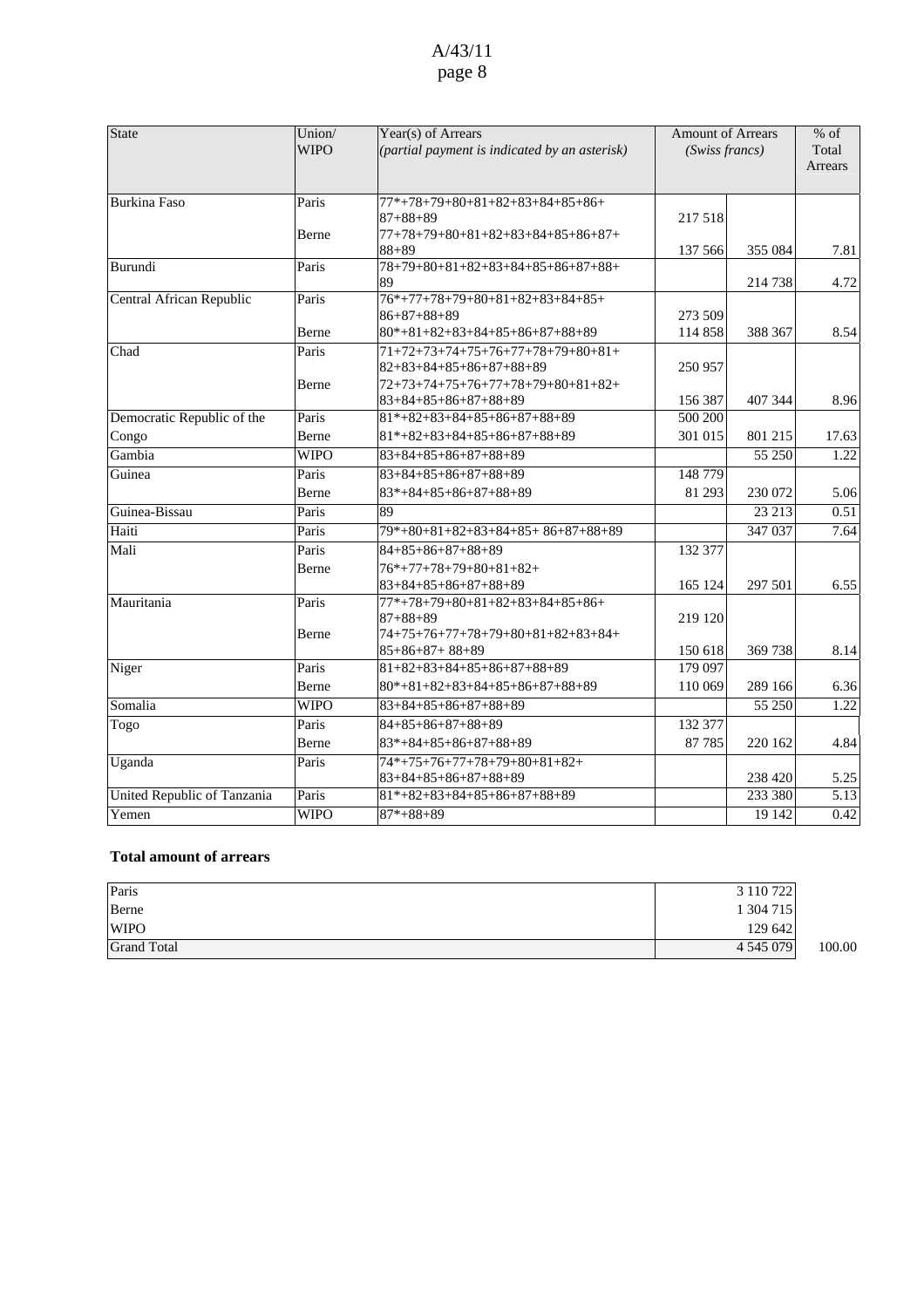## *Amounts due towards the Working Capital Funds*

7. The following table shows the amounts due, on September 21, 2007, in the payments by States towards the working capital funds that have been constituted, namely, those of two Contribution-financed Unions (Paris and Berne). Any payment that reaches the International Bureau between September 21 and September 24, 2007, will be reported to the Assemblies when they examine the present document.

| <b>State</b>                     | Union |         | Amount due<br>(Swiss francs) |  |
|----------------------------------|-------|---------|------------------------------|--|
| Burundi                          | Paris |         | 7508                         |  |
| Central African Republic         | Paris |         | 943                          |  |
| Chad                             | Paris | 6 3 7 7 |                              |  |
|                                  | Berne | 1980    | 8 3 5 7                      |  |
| Democratic Republic of the Congo | Paris | 14 057  |                              |  |
|                                  | Berne | 1 7 2 7 | 15 7 84                      |  |
| Dominican Republic               | Paris |         | 2 0 5 1                      |  |
| Guinea                           | Paris | 7508    |                              |  |
|                                  | Berne | 2915    | 10 4 23                      |  |
| Iraq                             | Paris |         | 6 6 6 5                      |  |
| Mauritania                       | Paris |         | 1854                         |  |
| Niger                            | Paris |         | 1719                         |  |

#### **Total amount due towards the Working Capital Funds**

| Paris Union        | 48 682 |
|--------------------|--------|
| Berne Union        | 6 6 22 |
| <b>Grand Total</b> | 55 304 |

#### *Evolution of arrears in contributions and Working Capital Funds over the last ten years*

8. The following table gives the amounts of arrears in contributions (including the "frozen" arrears of the LDCs) and Working Capital Funds (WCF) since 1997.

| Arrears in contributions as of December 31 (millions of francs) |                      |                                     |                  |            |       |  |
|-----------------------------------------------------------------|----------------------|-------------------------------------|------------------|------------|-------|--|
| Year                                                            | Unitary contribution | <b>Contribution-financed Unions</b> | "Frozen" arrears | <b>WCF</b> | Total |  |
| 1997                                                            | 5.0                  | 6.4                                 | 4.7              | 0.1        | 16.2  |  |
| 1998                                                            | 4.2                  | 6.2                                 | 4.7              | 0.1        | 15.2  |  |
| 1999                                                            | 3.9                  | 5.7                                 | 4.7              | 0.1        | 14.4  |  |
| 2000                                                            | 4.9                  | 5.4                                 | 4.7              | 0.1        | 15.1  |  |
| 2001                                                            | 3.9                  | 5.0                                 | 4.7              | 0.1        | 13.7  |  |
| 2002                                                            | 3.0                  | 4.3                                 | 4.6              | 0.1        | 12.0  |  |
| 2003                                                            | 4.4                  | 4.1                                 | 4.6              | 0.1        | 13.2  |  |
| 2004                                                            | 3.1                  | 3.9                                 | 4.6              | 0.1        | 11.7  |  |
| 2005                                                            | 3.4                  | 3.8                                 | 4.6              | 0.1        | 11.9  |  |
| 2006                                                            | 4.1                  | 3.8                                 | 4.5              | 0.1        | 12.5  |  |